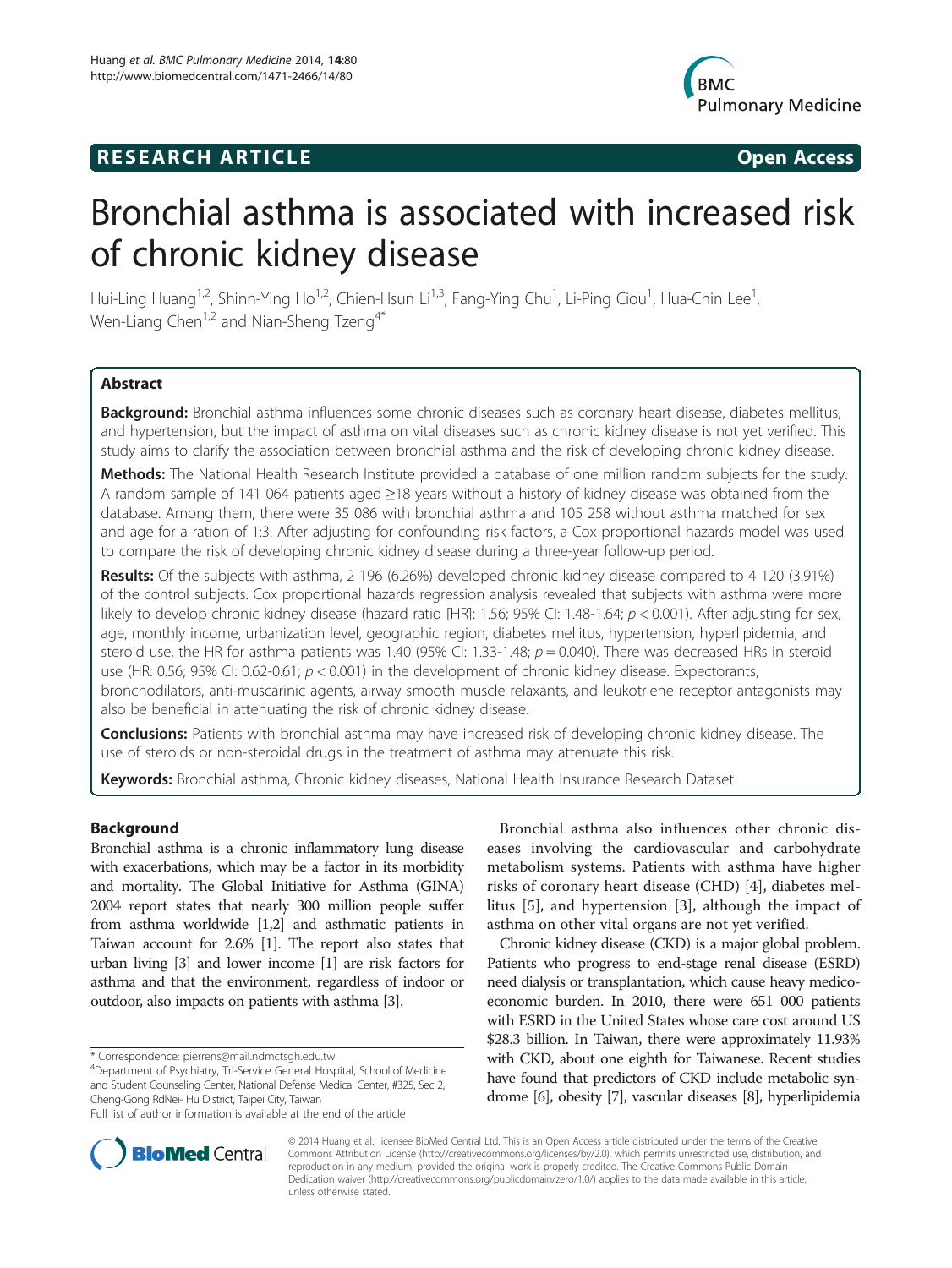[[9\]](#page-6-0) and cardiovascular diseases [[10](#page-6-0)], hypertension [[11](#page-6-0)], diabetes mellitus [\[11\]](#page-6-0), and heart disease [\[12\]](#page-6-0) (OR: 1.95 [1.32-2.87]). However, there is no report on the association between asthma and kidney diseases.

This study used the Taiwan National Health Insurance Research Database (NHIRD) to determine the association of asthma and CKD in a three-year follow-up period (2003–2007). The National Health Insurance (NHI) Program, began in Taiwan in 1995, had enrolled 22 928 190 people as of June 2009, exceeding 99% of the population. The NHI also has a contract with 97% of the medical providers in Taiwan [[13\]](#page-6-0). The diagnostic coding used for the NHI in Taiwan is according to the International Classification of Diseases, 9th Revision, Clinical Modification (ICD-9-CM) diagnostic criteria [\[14](#page-6-0)]. Each diagnosis of asthma was made by board-certified internists, clinical immunologists, pulmonologists, or other medical experts. The Bureau of National Health Insurance randomly reviews the charts of 1 per 100 ambulatory and 1 per 20 in-patient claim cases to verify the accuracy of the diagnosis [\[15](#page-6-0)]. In Taiwan, the diagnosis of CKD follows the criteria of "Kidney Disease: Improving Global Outcomes (KDIGO)". CKD is defined as kidney damage as albumin-to-creatinine ratio >30 mg/g in two of three spot urine specimens or glomerular filtration rate (GFR) <60 mL/min/1.73 m<sup>2</sup> for 3 months or more, irrespective of the cause [\[16\]](#page-6-0). The diagnosis of bronchial asthma bases on characteristic clinical history such as intermittent breathlessness, wheezing, troublesome night time cough and chest tightness, aided by lung function tests in some cases [\[17](#page-6-0),[18\]](#page-6-0), which is similar to criteria of the Global Initiative for Asthma (GINA) guidelines [[19,20](#page-6-0)].

## Methods

### Population data

This research used the Longitudinal Health Insurance Database (LHID) 2005 derived from NHI program [\[21](#page-6-0)]. The LHID covered more than 25 million Taiwanese, or approximately 98% of the citizens [\[22\]](#page-6-0) who lived in Taiwan more than four months.

The longitudinal database was a subset of the National Health Insurance Research Database (NHIRD) and consisted of 1 million Taiwanese enrolled in the database in 2005 [\[23](#page-6-0)]. It contained home care visits, ambulatory care, out-patient care, prescription drugs, and medical record that was encoded by using the International Classification of Disease, 9- revision, Clinical Modification (ICD-9-CM) [[24](#page-6-0)].

The Internal Review Board encrypted the database to remove any personal identification before the release of the dataset for public access. In this study, both the study and control cohorts had no significant difference in sex and age distribution and were selected randomly

from LHID2005. Patients aged ≥18 years old who were first diagnosed with asthma (ICD-9-CM: 493) between January 1, 2004 and the end of 2007 were included in the study cohort and their date of diagnosis was their index date. The control cohort consists of the patients having no history of bronchial asthma or CKD from 2000 to 2010. These patients were randomly chosen by matching the gender and age of the study cohort with a ratio of 1:3. In addition, the middle date of the same month with that of the index date in the study cohort was assigned to the index date of the corresponding patient in the control cohort.

The patients were followed-up for three years from the index date until the patient was diagnosed with CKD (ICD-9-CM: 580, 581, 582, 583, 584, 585, 586, 587, 588, 589, 753, 403, 404, 2504, 2741, 4401, 4421, 4473, 5724, 6421, and 6462) or until the end of 2010. Patients with missing data were excluded, as well as those with CKD before asthma. The final study and control cohorts had 35 086 and 105 258 patients, respectively. The follow-up interval of the subjects and controls for developing chronic kidney disease during is in a three-year followup period.

The covariates considered included diabetes mellitus (ICD-9-CM 250, 357.2, 362.0x, and 366.41), hypertension (ICD-9-CM 362.11, 401.x-405.x, and 437.2), hyperlipidemia (ICD-9-CM 272.x), heart disease (ICD-9-CM 410–429 and A codes A270, A279-A281, and A289) and obesity (ICD codes: 278.00, 278.01, 278.02, 278.03). Data on intake of steroids, anti-asthma drugs, and other drugs like expectorants, bronchodilators, anti-muscarinic agents, and airway smooth muscle relaxants, were collected.

### Ethical approval

The Institutional Review Board of Changhua Christian Hospital approved the study (IRB/CCH, No. 121007).

#### Statistical analysis

The SPSS software version 19.0 (SPSS Inc., Chicago, IL, USA) was used for all statistical analyses. The chi-square test was used for the descriptive analyses concerning distribution of population, level of urbanization (i.e., provinces, counties, districts, and urban villages), geography (northern, central, southern, and eastern), income (<18000, between 18000 and 35000, and ≥35000), co-morbidities (e.g., diabetes, hypertension, hyperlipidemia, and heart disease) and medications.

Multiple logistic regression analyses were performed to estimate hazard ratio (HR) and 95% confidence intervals (CIs) of bronchial asthma associated with CKD after controlling for age, sex, levels of urbanization and income. Statistical significance was set at  $p < 0.05$ .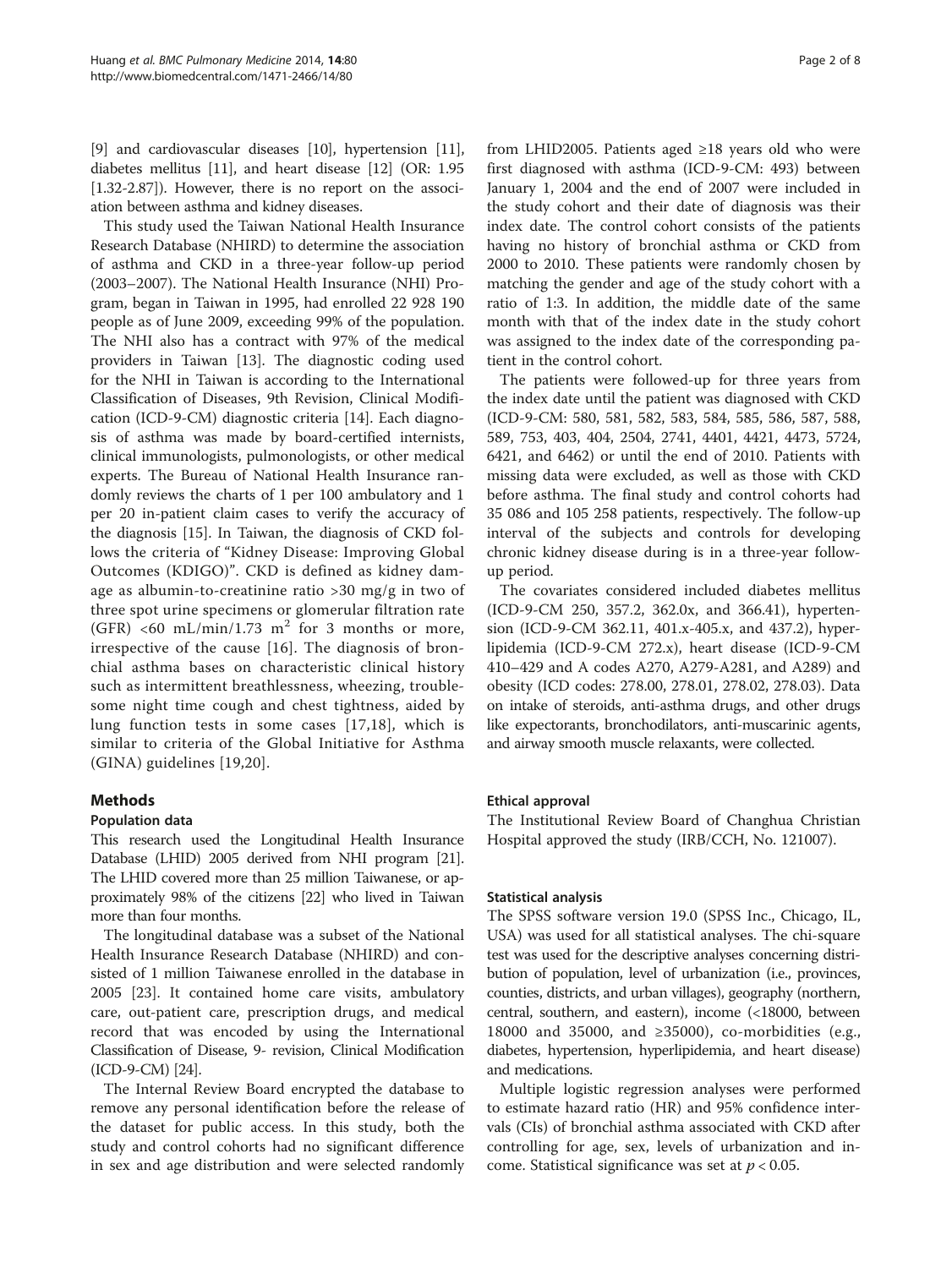### Results

The asthma subjects (n = 35086) and non-asthmatic controls  $(n = 105258)$  both had a mean age of 47.72 years (Table 1). There was no significant difference in distributions of sex, age, urbanization, geography, and economic status between the two groups. The patients with asthma had higher prevalences of diabetes mellitus, hypertension, hyperlipidemia, heart disease and obesity compared to the

Table 1 Distribution of sex, age, urbanization, geography, income, co-morbidity, and medication of individuals with asthma and without asthma

| Characteristic     | No. (%) of individuals     |                                |         |
|--------------------|----------------------------|--------------------------------|---------|
|                    | With asthma<br>$n = 35086$ | Without asthma<br>$n = 105258$ | p value |
| Age, yr, mean (SD) | $47.72 + 17.73$            | $47.72 + 17.73$                | 1       |
| Sex                |                            |                                |         |
| Male               | 15460 (44.1%)              | 46380 (44.1%)                  |         |
| Female             | 19626 (55.9%)              | 58878 (55.9%)                  |         |
| Age Group          |                            |                                | 1       |
| 18-29              | 6534 (18.6%)               | 19602 (18.6%)                  |         |
| 30-39              | 6307 (18.0%)               | 18921 (18.0%)                  |         |
| 40-49              | 6411 (18.3%)               | 19233 (18.3%)                  |         |
| 50-59              | 5751 (16.4%)               | 17253 (16.4%)                  |         |
| $\geq 60$          | 10083 (28.7%)              | 30249 (28.7%)                  |         |
| Urbanization       |                            |                                | < 0.05  |
| Provinces          | 8777 (25.0%)               | 28167 (26.8%)                  |         |
| Counties           | 2568 (7.3%)                | 8464 (8.0%)                    |         |
| <b>Districts</b>   | 8988 (25.6%)               | 26504 (25.2%)                  |         |
| Urban villages     | 14753 (42.0%)              | 42123 (40.0%)                  |         |
| Geography          |                            |                                | < 0.05  |
| North              | 18559 (52.9%)              | 52460 (49.8%)                  |         |
| Central            | 6502 (18.5%)               | 18653 (17.7%)                  |         |
| South              | 9151 (26.1%)               | 31605 (30.0%)                  |         |
| East               | 874 (2.5%)                 | 2540 (2.4%)                    |         |
| Income             |                            |                                | < 0.05  |
| $<$ 18000          | 15880 (45.3%)              | 49785 (47.3%)                  |         |
| 18000-35000        | 14363 (40.9%)              | 40763 (38.7%)                  |         |
| >35000             | 4843 (13.8%)               | 14710 (14.0%)                  |         |
| Co-morbidity       |                            |                                |         |
| Diabetes           | 1457 (4.2%)                | 2811 (2.7%)                    | < 0.05  |
| Hypertension       | 2472 (7.0%)                | 4467 (4.2%)                    | < 0.05  |
| Hyperlipidemia     | 1629 (4.6%)                | 2983 (2.8%)                    | < 0.05  |
| Heart Disease      | 2115 (6.0%)                | 3152 (3.0%)                    | < 0.05  |
| Obesity            | 91 (0.3%)                  | 105 (0.1%)                     | < 0.05  |
| Medication         |                            |                                |         |
| Steroids           | 19720 (56.2%)              | 24373 (23.2)                   | < 0.05  |

controls. More than 50% of the asthma patients ( $n = 19720$ , 56.2%) used steroids as treatment for asthma.

On Kaplan Meier (KM) survival curve, two years would have produced significant CKD ( $p < 0.001$ ) (Figure [1](#page-3-0)). Thus, a follow-up time of three years would have been more suitable in this study.

Subjects with asthma (2196 in 35086) were more likely have CKD compared to controls (4125 in 105258) (HR: 1.56, 95% CI: 1.48-1.64; p < 0.001) (Table [2](#page-3-0)).

After adjusting for sex, age, andco-morbidities, including obesity, patients with asthma developed CKD (HR: 1.13  $[1.07-1.19]$ ,  $p < 0.001$ ) compared to HR before the adjustments (HR: 1.56 [1.48-1.64],  $p < 0.001$ ) (Table [3](#page-4-0)). Male asthma patients were more likely to have CKD than female asthma patients (HR: 1.16 [1.11-1.22],  $p <$ 0.001). Patients with co-morbidities, including diabetes mellitus (HR: 1.42 [1.33-1.51],  $p < 0.001$ ), hypertension (HR: 15.52 [14.18-16.99], p < 0.001), hyperlipidemia (HR = 1.55 [1.45-1.65], p < 0.001), and heart disease (HR: 1.86 [1.71-1.98],  $p < 0.001$ ), had high risks of CKD. Hypertension was the co-morbidity with the highest risk of developing CKD. After adjusting for steroid treatment, the adjusted HR of developing CKD was 1.40 in asthma subjects. Patients who used steroids had lower risk of developing CKD (HR: 0.50 [0.47-0.53], p < 0.001).

Asthma patients taking steroids were compared to patients not taking steroids (Table [4](#page-4-0)). In the subgroup with steroid treatment (n = 26236), 1038 (3.96%) developed CKD in the longitudinal follow-up within three years. In the subgroup without steroid treatment  $(n = 8850)$ , 1158 (13.08%) developed CKD in the same follow-up period. The HR of the steroid treatment subgroup was 0.56 (95% CI: 0.522-0.61,  $p < 0.001$ ) after adjusting for comorbidities of diabetes mellitus, hypertension, hyperlipidemia, and heart disease. Steroid treatment attenuated the risk of developing CKD (HR: 0.56, 95% CI: 0.62-0.61;  $p < 0.001$ ) after adjusting for co-morbidities (Table [5](#page-5-0)).

Non-steroidal drugs for treatment of asthma were grouped into five classes: expectorants, bronchodilators, anti-muscarinic agents, airway smooth muscle relaxants, and leukotriene receptor antagonists. After adjusting for co-morbidities, all of these drugs attenuated the HRs of developing CKD. Regardless of adjustments for co-morbidities and steroid use, expectorants and bronchodilators attenuated the risk for developing CKD.

## **Discussion**

This prospective case control study analyzed the relationship between asthma and CKD (HR: 1.56 [1.48- 1.64],  $p < 0.001$ ) using population-based data (LHID) in Taiwan. In the dataset, patients first diagnosed with asthma and without CKD between 2000 and 2003 were analyzed. The Kaplan-Meier survival curve showed a time-to-event of two years, such that patients with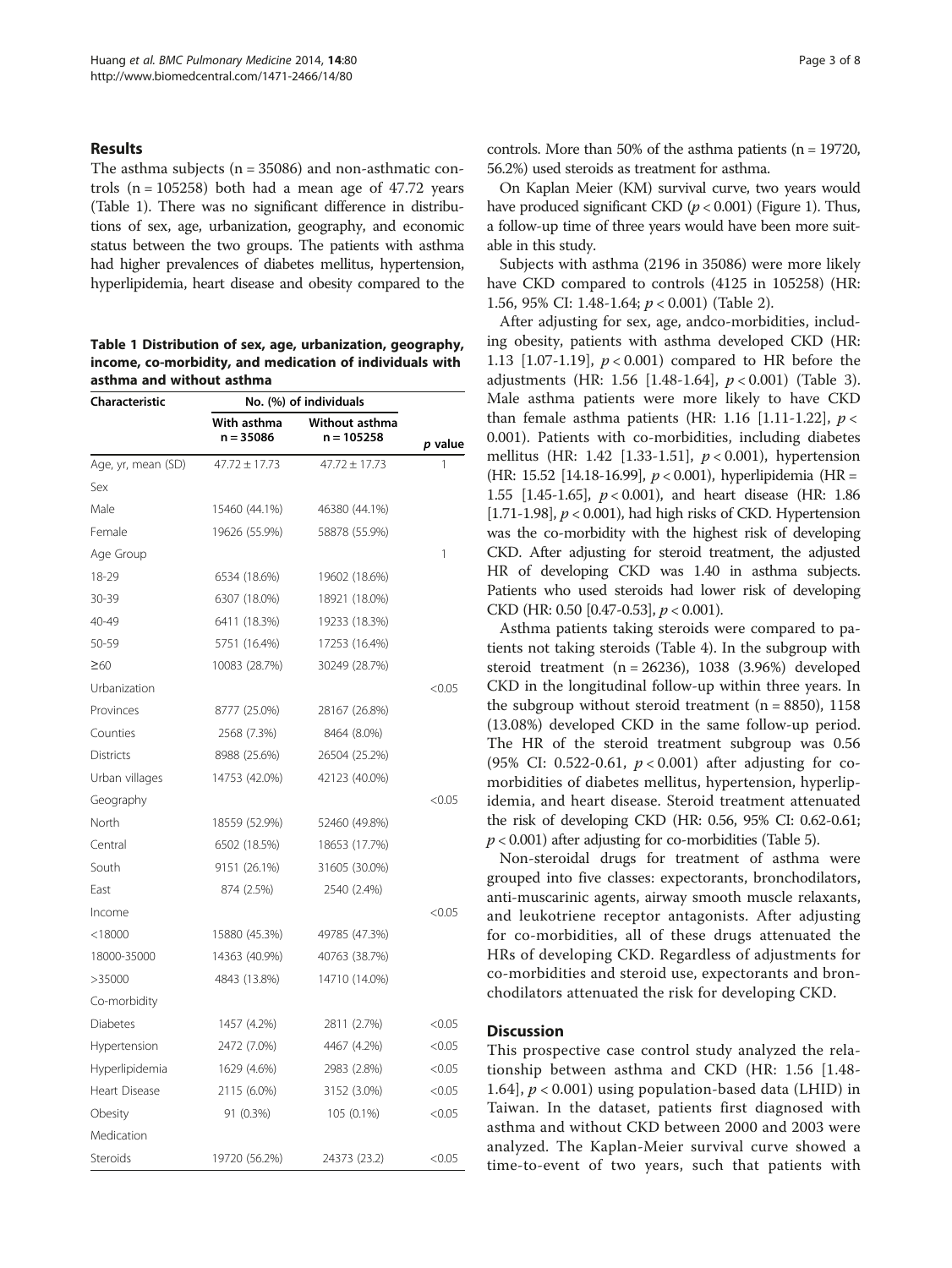<span id="page-3-0"></span>

asthma would develop CKD in around two years  $(p < 0.001)$ . As such, a follow-up time of three years was a sufficient follow-up period for this study.

Most researches report that patients with older age have increased risk of developing CKD [[25\]](#page-6-0). Moreover, patients with hypertension [\[3\]](#page-6-0), heart disease [\[4](#page-6-0)], diabetes [[5\]](#page-6-0), hyperlipidemia [[9\]](#page-6-0) and obesity [\[26](#page-6-0)-[28](#page-7-0)] also have high risk of CKD. However, after adjusting for sex, age, and these co-morbidities, subjects with asthma still have significant and independent high risk of CKD (HR: 1.13  $[1.07-1.19], p < 0.001$ ).

Except for some rare case reports [\[29,30\]](#page-7-0), there are very few studies investigating the interactions between asthma and CKD. To date, this is the first study to show that asthma patients are prone to developing CKD in

Table 2 Individuals with and without asthma as a predictor of chronic kidney disease, identified by Cox regression

| Characteristic                 | No. (%) of individuals          |                                |  |
|--------------------------------|---------------------------------|--------------------------------|--|
|                                | With asthma<br>$n = 35086$      | Without asthma<br>$n = 105258$ |  |
| With chronic kidney disease    | 2196                            | 4125                           |  |
| Without chronic kidney disease | 32890                           | 101106                         |  |
| Hazard ratio                   | $1.56$ (1.48-1.64) <sup>‡</sup> |                                |  |

 $p^{\pm}$ p < 0.001 for comparison between patients with asthma and the controls.

comparison to non-asthma patients. Some patients with exercise-induce asthma seldom exercise [[31\]](#page-7-0) and several researches report that aerobic exercise may improve CKD [\[32,33\]](#page-7-0). Limited exercise may be one of the reasons for the higher risk of CKD in some types of asthma from the perspective of health behaviours.

Recently, one study of 2354 asthma patients from a retrospective cohort in China indicates that there is 9.6% incidence of CKD in a period of six-year follow-up, in which the group of persistent asthma has independent, higher risk of CKD than the non-persistent group. In addition, patients with three traits together of long history of asthma > 20 years, having no well-controlled asthma and persistent stage of asthma, have significant risk as high as OR = 3.39 (95% CI 1.36–8.73), compared to patients without these traits [[34](#page-7-0)]. This study finds an association between asthma and later CKD using a large cohort comprising asthma subjects  $(n = 35086)$  and nonasthma controls  $(N = 105258)$  in a three-year period of follow-up. Steroid and other medication treatment might decrease the risk of CKD associated with asthma. The suggestion of the two studies is similar that the value of well-controlled asthma is high not only to preserve the respiratory function but also to benefit other organs.

Furthermore, one common pathophysiology, inflammation, may provide some preliminary explanations. Recent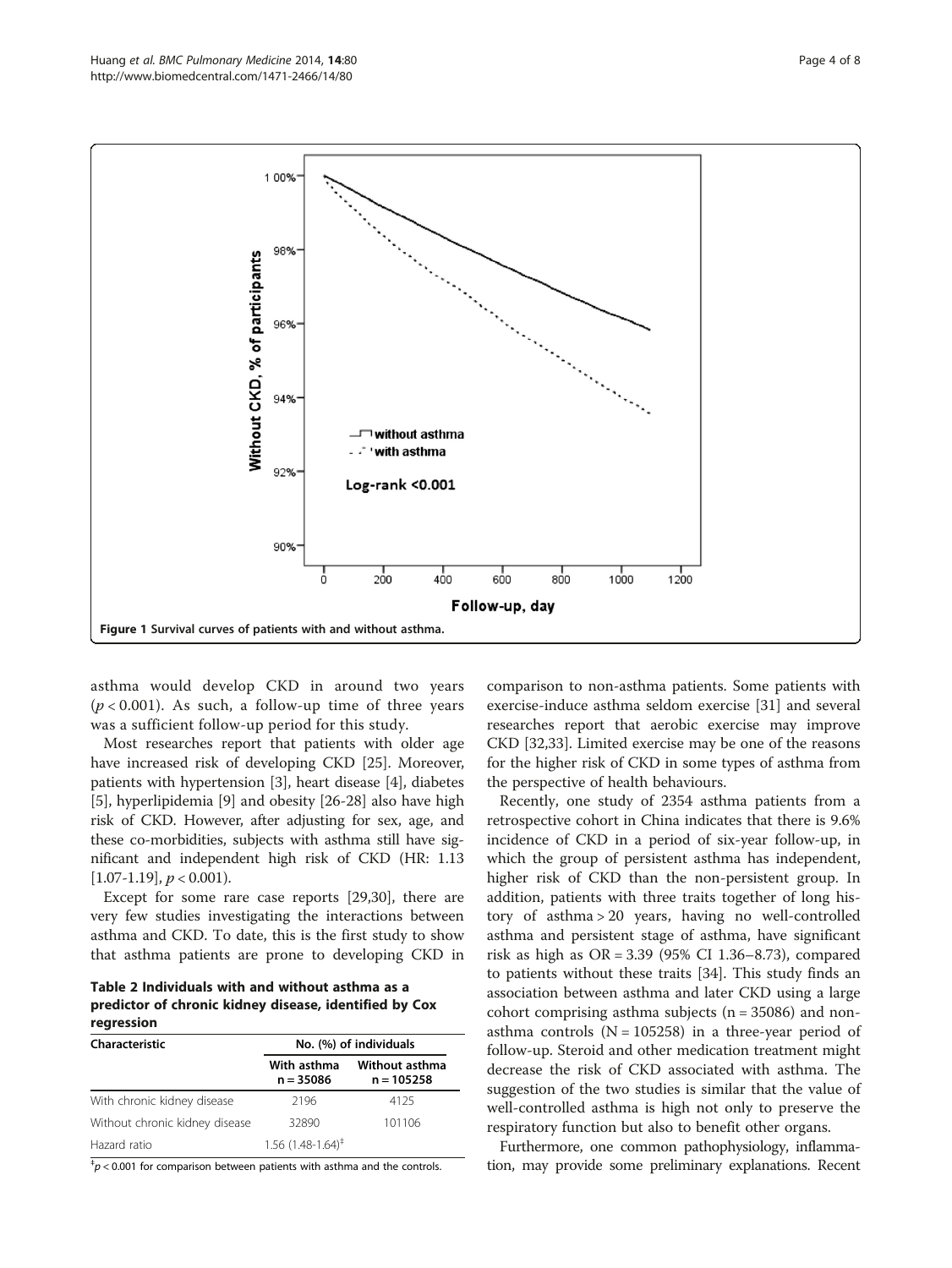<span id="page-4-0"></span>Table 3 Independent predictors of chronic kidney disease, by Cox regression analysis

| Variable                                   | Adjusted HR*<br>(95% CI)          | <b>Adjusted HR**</b><br>(95% CI)  |
|--------------------------------------------|-----------------------------------|-----------------------------------|
| Asthma                                     | $1.13(1.07-1.19)^{\ddagger}$      | 1.40 $(1.33 - 1.48)^{\ddagger}$   |
| Female                                     | reference                         | reference                         |
| Male                                       | $1.16$ $(1.11 - 1.22)^{4}$        | $1.16(1.10-1.22)$                 |
| Age group                                  |                                   |                                   |
| 18-29                                      | reference                         | reference                         |
| 30-39                                      | $1.51$ $(1.30-1.76)^{\ddagger}$   | $1.52$ $(1.31 - 1.77)^{4}$        |
| 40-49                                      | $1.91 (1.66 - 2.19)^{\ddagger}$   | $1.99(1.73 - 2.28)^+$             |
| 50-59                                      | $2.02$ $(1.76 - 2.31)^{\ddagger}$ | $2.14$ (1.86-2.45) <sup>‡</sup>   |
| $\geq 60$                                  | $2.08$ (1.83-2.38) <sup>‡</sup>   | $2.23$ (1.96-2.55) <sup>‡</sup>   |
| Co-morbidity                               |                                   |                                   |
| <b>Diabetes</b>                            | 1.42 $(1.33 - 1.51)^{\ddagger}$   | $1.42$ (1.33-1.52) <sup>‡</sup>   |
| Hypertension                               | 15.52 (14.18-16.99) <sup>‡</sup>  | 15.24 (13.92-16.68) <sup>‡</sup>  |
| Hyperlipidemia                             | $1.55$ $(1.45 - 1.65)^{+}$        | $1.53$ $(1.43 - 1.64)^{\ddagger}$ |
| <b>Heart Disease</b>                       | $1.84$ $(1.71 - 1.98)^{\ddagger}$ | $1.92$ (1.78-2.06) <sup>‡</sup>   |
| Obesity                                    | 1.3 $(1.07 - 1.58)^+$             | 1.39 $(1.14 - 1.69)^{\ddagger}$   |
| Medication                                 |                                   |                                   |
| Steroid (used in 56.2% asthma<br>subjects) |                                   | $0.50(0.47 - 0.53)^{+}$           |

Note:  $^{\dagger}$ p < 0.05 for comparison between patients with asthma and without asthma;  $^{\ddagger}p$  < 0.001 for comparison between patients with asthma and without asthma.

HR\*, each variable was adjusted for every other variable listed except for medication.

HR\*\*, each variable was adjusted for every other variable listed.

advances in the study of leucine-rich repeat protein 3 (NLRP3) inflammasome may also provide a potential link between asthma and CKD. The NLRP3 inflammasome contributes to the progression of CKD by promoting renal inflammation [\[35\]](#page-7-0) and plays a role in the human rhinovirus-related primary bronchial cell inflammation [\[36\]](#page-7-0).

|  | Table 4 Steroid use in patients with asthma as a predictor |  |  |
|--|------------------------------------------------------------|--|--|
|  | of chronic kidney disease, by Cox regression analysis      |  |  |

| <b>Characteristics</b>            | No. (%) of individuals                          |                                                     |  |  |
|-----------------------------------|-------------------------------------------------|-----------------------------------------------------|--|--|
|                                   | $n = 19720$                                     | With steroid use Without steroid use<br>$n = 15366$ |  |  |
| With chronic kidney<br>disease    | 1038                                            | 1158                                                |  |  |
| Without chronic kidney<br>disease | 18682                                           | 14208                                               |  |  |
| Hazard ratio                      | $0.74$ (0.70-0.78) <sup><math>\pm</math></sup>  |                                                     |  |  |
| Hazard ratio*                     | $0.56$ (0.53-0.589) <sup><math>\pm</math></sup> |                                                     |  |  |

Note:  $^{\ddagger}p$  < 0.001 for comparison between patients who used steroids and those who did not.

Hazard Ratio\*, Adjusted for diabetes, hypertension, hyperlipidemia, and heart disease.

In our study, the recruited subjects with asthma are in older age as  $47.72 \pm 17.73$  years. Several studies showed that asthma could develop at age after childhood, adolescence or young adult stage, and several genetic factors, air pollution or obesity could be related to later onset of bronchial asthma [\[37-39\]](#page-7-0). One study of 504 asthmatic patients (303 males and 201 females) in Taiwan indicates that 29% developed asthma at age 25–44 years old, 21% developed asthma at age 45–65 years old, and 8% developed asthma beyond age of 64 [\[40\]](#page-7-0). The recent study indicates that the age of onset asthma is  $45.4 \pm 10.4$  years, which is also similar to our study of  $47.72 \pm 17.73$  years [\[34](#page-7-0)].

Aside from co-morbidities, drugs used in the treatment of asthma also influence the development of CKD. These include steroids and non-steroidal antiasthma drugs. In this study, 56.2% of patients with asthma take steroids. Steroid use is associated with lower risk of CKD after adjusting for sex, age, and comorbidities. Steroids can decrease inflammatory reactions and are used to treat inflammatory diseases. After adjusting for steroid use, the HR of asthma increased, indicating that asthma directly impacts on CKD. This also supports the hypothesis that chronic inflammation in asthma patients may be related to the higher risk of developing CKD. Proper steroid treatment for asthma may significantly reduce the risk of CKD.

Non-steroidal drugs used for asthma were also analyzed. In this study cohort, only patients with asthma were included. Classes of non-steroidal drugs were expectorants, bronchodilators, anti-muscarinic agents, airway smooth muscle relaxants, and leukotriene receptor inhibitors. After adjusting for diabetes, hypertension, hyperlipidemia, and heart disease, all of these non-steroidal drugs could attenuate the development of CKD. Nonetheless, regardless of adjustments for comorbidities or steroid use, expectorants and bronchodilators can attenuate the risk for CKD. Although leukotriene receptors have anti-inflammatory properties, they have low potential of attenuating the risk for CKD [[41](#page-7-0)]. However, the biological mechanisms involved warrant further investigations.

This study has some limitations. Although the LHID 2005 in Taiwan has benefits in analyzing disease and is commonly used in research because of its reliability, it has some limitations. First, the selected data might exclude samples because of missing data, making the data here incomplete. Second, the diagnostic code is made by doctors. However, sometimes the code is not final, especially in ambulatory settings. Third, the presence of diseases was base on ICD-9-CM. The precision of this system and its impact on outcome could not be determined. Furthermore, no information about cigarette smoking, which is a risk factor of CKD [\[42\]](#page-7-0), is available in the NHIRD database. However, we have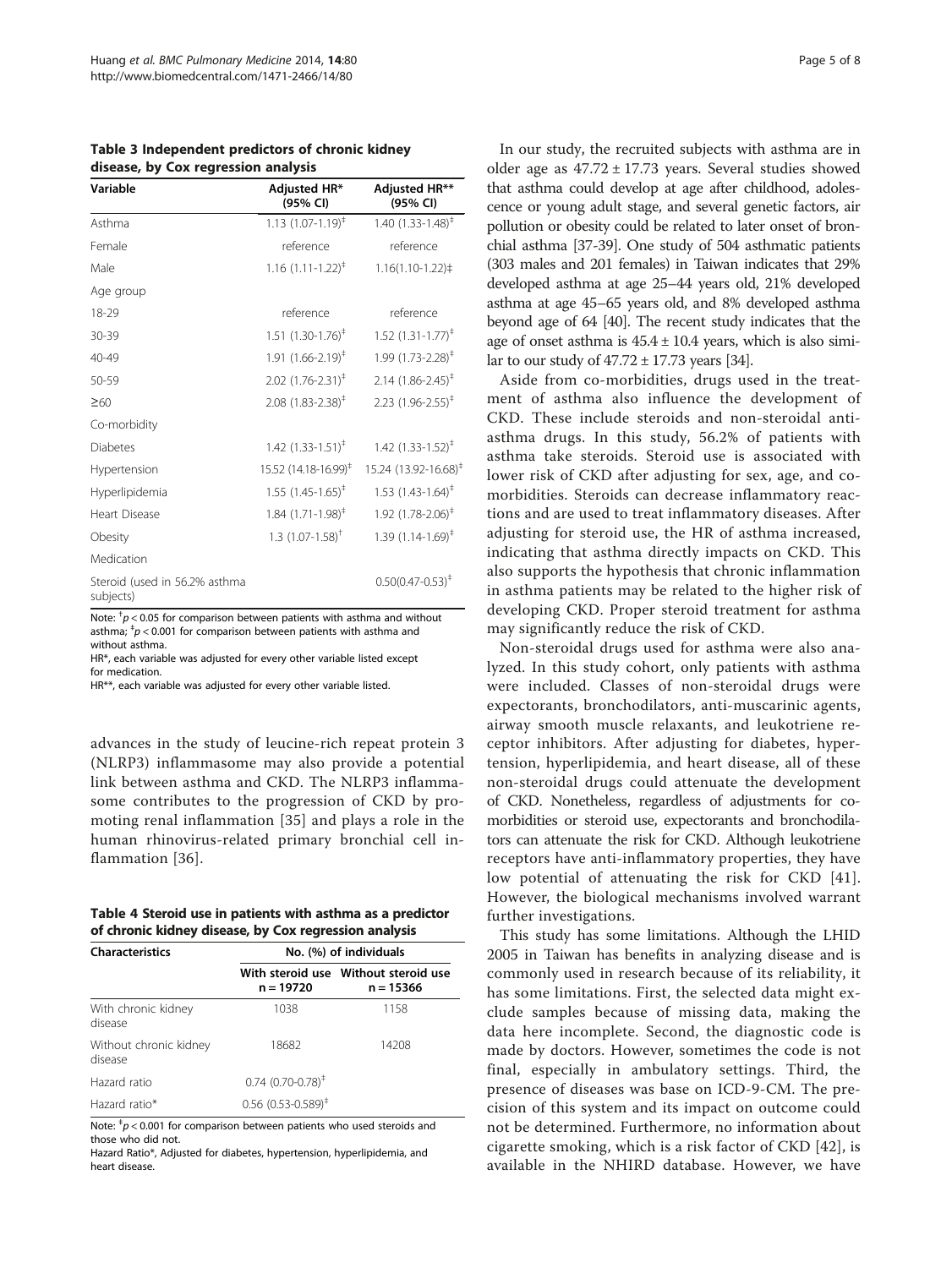| Variables                       | n(%)        | HR (95% CI)                     | HR* (95% CI)                      | HR** (95% CI) With steroid                     | HR*** (95% CI) Without steroid    | HR**** (95% CI)                  |
|---------------------------------|-------------|---------------------------------|-----------------------------------|------------------------------------------------|-----------------------------------|----------------------------------|
| Steroid                         |             |                                 |                                   |                                                |                                   |                                  |
| Yes ( $n = 19720$ )             | 1038 (5.3%) | $0.68$ $(0.62 - 0.73)^*$        | $0.56$ $(0.52 - 0.61)^*$          | N/A                                            | N/A                               | N/A                              |
| No $(n = 15366)$                | 1158 (7.5%) |                                 |                                   |                                                |                                   |                                  |
| Expectorant                     |             |                                 |                                   |                                                |                                   |                                  |
| Yes $(n = 6818)$                | 339 (5.0%)  | $0.74$ $(0.66 - 0.83)^{+}$      | $0.59$ $(0.53 - 0.67)^{\ddagger}$ | $0.63$ $(0.54 - 0.74)^{\ddagger}$              | $0.65$ $(0.55 - 0.78)^*$          | $0.64$ $(0.57 - 0.72)^*$         |
| No $(n = 28268)$                | 1857 (6.6%) |                                 |                                   |                                                |                                   |                                  |
| <b>Bronchodilators</b>          |             |                                 |                                   |                                                |                                   |                                  |
| Yes ( $n = 19933$ )             | 1157 (5.8%) | $0.84$ $(0.77-0.91)^{\ddagger}$ | $0.67$ $(0.61 - 0.72)^*$          | $0.78$ (0.68-0.89) <sup><math>\pm</math></sup> | $0.78$ $(0.69 - 0.88)^{\ddagger}$ | $0.78$ (0.71-0.85) <sup>‡</sup>  |
| No $(n = 15153)$                | 1039 (6.9%) |                                 |                                   |                                                |                                   |                                  |
| Anti-muscarinic agents          |             |                                 |                                   |                                                |                                   |                                  |
| Yes $(n = 4298)$                | 264 (6.1%)  | $1.00(0.88-1.14)$               | $0.72$ $(0.63 - 0.82)^{+}$        | $0.87(0.75-1.01)$                              | $0.86(0.64-1.14)$                 | $0.87$ (0.76-0.99) <sup>‡</sup>  |
| No $(n = 30788)$                | 1932 (6.3%) |                                 |                                   |                                                |                                   |                                  |
| Airway smooth relaxant          |             |                                 |                                   |                                                |                                   |                                  |
| Yes ( $n = 19222$ )             | 1245 (6.5%) | $1.07(0.99 - 1.17)$             | $0.75$ $(0.69 - 0.82)^{*}$        | $0.88(0.77-1.02)$                              | $0.91(0.81-1.03)$                 | $0.90(0.82 - 0.99)^+$            |
| No $(n = 15864)$                | 951 (6.0%)  |                                 |                                   |                                                |                                   |                                  |
| Leukotriene receptor antagonist |             |                                 |                                   |                                                |                                   |                                  |
| Yes $(n = 1432)$                | 46 (3.2%)   | $0.48$ $(0.36 - 0.65)^{+}$      | $0.59(0.44 - 0.79)^{*}$           | $0.72(0.52 - 1.00)$                            | $0.62(0.32-1.20)$                 | $0.69$ $(0.52 - 0.93)^{\dagger}$ |
| No $(n = 33654)$                | 2150 (6.4%) |                                 |                                   |                                                |                                   |                                  |

## <span id="page-5-0"></span>Table 5 Hazard ratios (HRs) of asthma patients by drug used compared to patients without drug use

Note: HR\*, each factor was adjusted for diabetes, hypertension, hyperlipidemia, and heart disease.

CI, confidence interval; n (%), number of participants with CKD and% of participants.

 $^{\dagger}$ p < 0.05 for comparison between patients with asthma and without asthma;  $^{\dagger}$ p < 0.001 for comparison between patient with asthma and without asthma.

Hazard ratios (HRs) of asthma patients by drug used. In each drug, the HR was compared with patients without drug. (a) Crude HR (95% CI) for each drug. (b) HR \*(95% CI) for each drug, adjusted for co-morbidities. (c) Patients with steroid HR \*\*(95% CI) for each drug, adjusted for co-morbidities. (d) Patients without steroid use HR \*\*\*(95% CI) for each drug, adjusted for co-morbidities. (e) HR \*\*\*\* (95% CI) for each drug, adjusted f for co-morbidities and steroid use.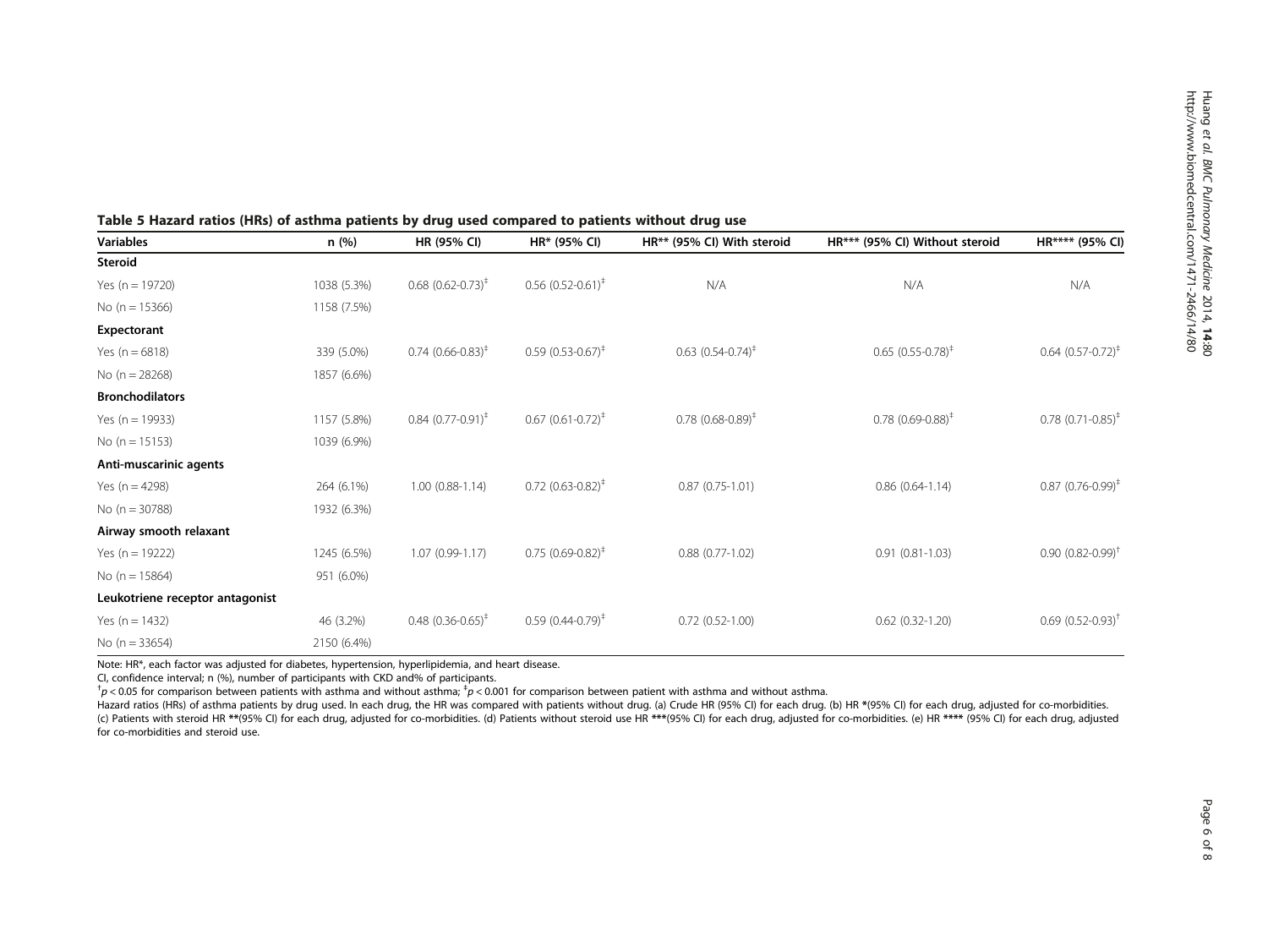<span id="page-6-0"></span>adjusted other metabolic risk factors such as diabetes mellitus, hypertension, hyperlipidemia, and obesity.

## Conclusions

Asthma patients have higher risk of developing CKD. Although interactions between asthma and CKD are still unclear, behavioural or biological factors such as limited exercise, inflammation, and other unknown factors can contribute to the interactions between asthma and kidney diseases. Steroids and some non-steroidal antiasthma drugs can attenuate this risk and the proper medical treatment for asthma may be beneficial in reducing the risk of CKD.

#### Competing interests

The authors declare that they have no competing interests.

#### Authors' contributions

NST conceived of the study, participated in its design and coordination, data interpretation and drafted the manuscript. HLH participated in the design of the study, data interpretation, performed the statistical analysis, data collection and drafting of the manuscript. SYH participated in the design of the study and participated in data interpretation. CHL participated in the design of the study, data interpretation and drafting of the manuscript. FYC participated in the design of the study, literature search, data collection, and performed the statistical analysis. LPC participated in data collection and data interpretation. HCL and WLC participated in the design of the study and data interpretation. All authors have read and approved the final manuscript.

#### Acknowledgements

This work was supported by National Science Council of Taiwan under the contract number NSC-101-2627-B-009-003, and "Center for Bioinformatics Research of Aiming for the Top University Program" of the National Chiao Tung University and Ministry of Education, Taiwan, R.O.C. for the project 102 W962. This work was also supported in part by the UST-UCSD International Center of Excellence in Advanced Bioengineering sponsored by the Taiwan National Science Council I-RiCE Program under Grant Number: NSC-101-2911-I-009-101. Authors thank Ms Wei-Shan Jessie Chiang for her assistance in the administrative work and proofreading of the manuscript.

#### Author details

<sup>1</sup>Institute of Bioinformatics and Systems Biology, National Chiao Tung University, Hsinchu, Taiwan. <sup>2</sup>Department of Biological Science and Technology, National Chiao Tung University, Hsinchu, Taiwan. <sup>3</sup>Department of Surgery, Division of Neurosurgery, National Taiwan University Hospital Hsin-Chu Branch, Hsinchu City, Taiwan. <sup>4</sup>Department of Psychiatry, Tri-Service General Hospital, School of Medicine and Student Counseling Center, National Defense Medical Center, #325, Sec 2, Cheng-Gong RdNei- Hu District, Taipei City, Taiwan.

#### Received: 31 October 2013 Accepted: 6 May 2014 Published: 8 May 2014

#### References

- 1. Masoli M, Fabian D, Holt S, Beasley R, Global Initiative for Asthma P: The global burden of asthma: executive summary of the GINA Dissemination Committee report. Allergy 2004, 59(5):469–478.
- 2. Mueller NT, Koh WP, Odegaard AO, Gross MD, Yuan JM, Pereira MA: Asthma and the risk of type 2 diabetes in the Singapore Chinese Health Study. Diabetes Res Clin Pract 2013, 99(2):192–199.
- Johnson M, Nriagu J, Hammad A, Savoie K, Jamil H: Asthma, Environmental Risk Factors, and Hypertension Among Arab Americans in Metro Detroit. J Immigr Minor Healt 2010, 12(5):640–651.
- 4. Iribarren C, Tolstykh IV, Miller MK, Sobel E, Eisner MD: Adult Asthma and Risk of Coronary Heart Disease, Cerebrovascular Disease, and Heart

Failure: A Prospective Study of 2 Matched Cohorts. Am J Epidemiol 2012, 176(11):1014–1024.

- 5. Ehrlich SF, Quesenberry CP, Van Den Eeden SK, Shan J, Ferrara A: Patients Diagnosed With Diabetes Are at Increased Risk for Asthma, Chronic Obstructive Pulmonary, Disease, Pulmonary Fibrosis, and Pneumonia but Not Lung Cancer. Diabetes Care 2010, 33(1):55–60.
- 6. Chen W, Liu Q, Wang H, Chen W, Johnson RJ, Dong X, Li H, Ba S, Tan J, Luo N, Liu T, He H, Yu X: Prevalence and risk factors of chronic kidney disease: a population study in the Tibetan population. Nephrol Dial Transplant 2011, 26(5):1592–1599.
- Kawashima M, Wada K, Ohta H, Terawaki H, Aizawa Y: Association between asymptomatic hyperuricemia and new-onset chronic kidney disease in Japanese male workers: a long-term retrospective cohort study. BMC Nephrol 2011, 12(31). doi: 10.1186/1471-2369-12-31.
- 8. Zhang QL, Brenner H, Koenig W, Rothenbacher D: Prognostic value of chronic kidney disease in patients with coronary heart disease: Role of estimating equations. Atherosclerosis 2010, 211(1):342–347.
- Post JB, Jegede AB, Morin K, Spungen AM, Langhoff E, Sano M: Cognitive Profile of Chronic Kidney Disease and Hemodialysis Patients without Dementia. Nephron Clin Pract 2010, 116(3):C247–C255.
- 10. Edwards NC, Ferro CJ, Kirkwood H, Chue CD, Young AA, Stewart PM, Steeds RP, Townend JN: Effect of Spironolactone on Left Ventricular Systolic and Diastolic Function in Patients With Early Stage Chronic Kidney Disease. Am J Cardiol 2010, 106(10):1505–1511.
- 11. Ooi QL, Tow FKNFH, Deva R, Alias MA, Kawasaki R, Wong TY, Mohamad N, Colville D, Hutchinson A, Savige J: The Microvasculature in Chronic Kidney Disease. Clin J Am Soc Nephro 2011, 6(8):1872–1878.
- 12. Ryoo JH, Kim SG, Suh BS, Kim DI, Park SK: Relationship between Chronic Kidney Disease and Risk of Coronary Heart Disease in Korean Men. J Korean Med Sci 2011, 26(6):753–758.
- 13. Ho Chan W: Taiwan's healthcare report 2010. EPMA J 2010, 1(4):563-585.
- 14. Chinese Hospital Association: ICD-9-CM English-Chinese Dictionary. Taipei, Taiwan: Chinese Hospital Association Press; 2000.
- 15. Bureau of National Health Insurance Regulations. [http://www.nhi.gov.tw/](http://www.nhi.gov.tw/resource/bulletin/421_0890036465-19.doc) [resource/bulletin/421\\_0890036465-19.doc.](http://www.nhi.gov.tw/resource/bulletin/421_0890036465-19.doc)
- 16. Levey AS, Eckardt KU, Tsukamoto Y, Levin A, Coresh J, Rossert J, De Zeeuw D, Hostetter TH, Lameire N, Eknoyan G: Definition and classification of chronic kidney disease: a position statement from Kidney Disease: Improving Global Outcomes (KDIGO). Kidney Int 2005, 67(6):2089–2100.
- 17. Yeh KW, Chiang LC, Chen SH, Huang JL: Survey of the clinical practice of physicians in the management of asthma in Taiwan. Asian Pac J Allergy Immunol 2006, 24(1):1–8.
- 18. Yeh KW, Chiang LC, Huang JL: Epidemiology and current status of asthma and associated allergic diseases in Taiwan- ARIA Asia-Pacific Workshop report. Asian Pac J Allergy Immunol 2008, 26(4):257–264.
- 19. National Institutes of Health NH, Lung, and, Institute B: Diagnosis and classification. In Global Strategy for Asthma Management and Prevention. Bethesda, MD, USA: National Institutes of Health, National Heart, Lung, and Blood Institute; 2002:67–79.
- 20. Global Initiative for Asthma Program: Global Strategy for Asthma Management and Prevention: 2012 Update. [http://www.ginasthma.org/](http://www.ginasthma.org/documents/5/documents_variants/37) [documents/5/documents\\_variants/37.](http://www.ginasthma.org/documents/5/documents_variants/37)
- 21. Lin LY, Lee CH, Yu CC, Tsai CT, Lai LP, Hwang JJ, Chen PC, Lin JL: Risk factors and incidence of ischemic stroke in Taiwanese with nonvalvular atrial fibrillation-A nation wide database analysis. Atherosclerosis 2011, 217(1):292–295.
- 22. Chiang YY, Lin HW: Association between psoriasis and chronic obstructive pulmonary disease: a population-based study in Taiwan. J Eur Acad Dermatol 2012, 26(1):59–65.
- 23. Chung SD, Lin HC: Increased Risk of Benign Prostatic Enlargement Among Patients With Liver Cirrhosis: A Nationwide Population-Based Study. J Androl 2011, 32(2):159-164.
- 24. Lin HY, Lai JI, Lai YC, Lin PC, Chang SC, Tang GJ: Acute renal failure in severe pancreatitis: A population-based study. Upsala J Med Sci 2011, 116(2):155–159.
- 25. Quon BS, Mayer-Hamblett N, Aitken ML, Smyth AR, Goss CH: Risk Factors for Chronic Kidney Disease in Adults with Cystic Fibrosis. Am J Resp Crit Care 2011, 184(10):1147–1152.
- 26. Wickens KBD, Friezema A, Rhodius R, Bone N, Purdie G, Crane J: Obesity and asthma in 11–12 year old New Zealand children in 1989 and 2000. Thorax 2005, 60(1):7–12.